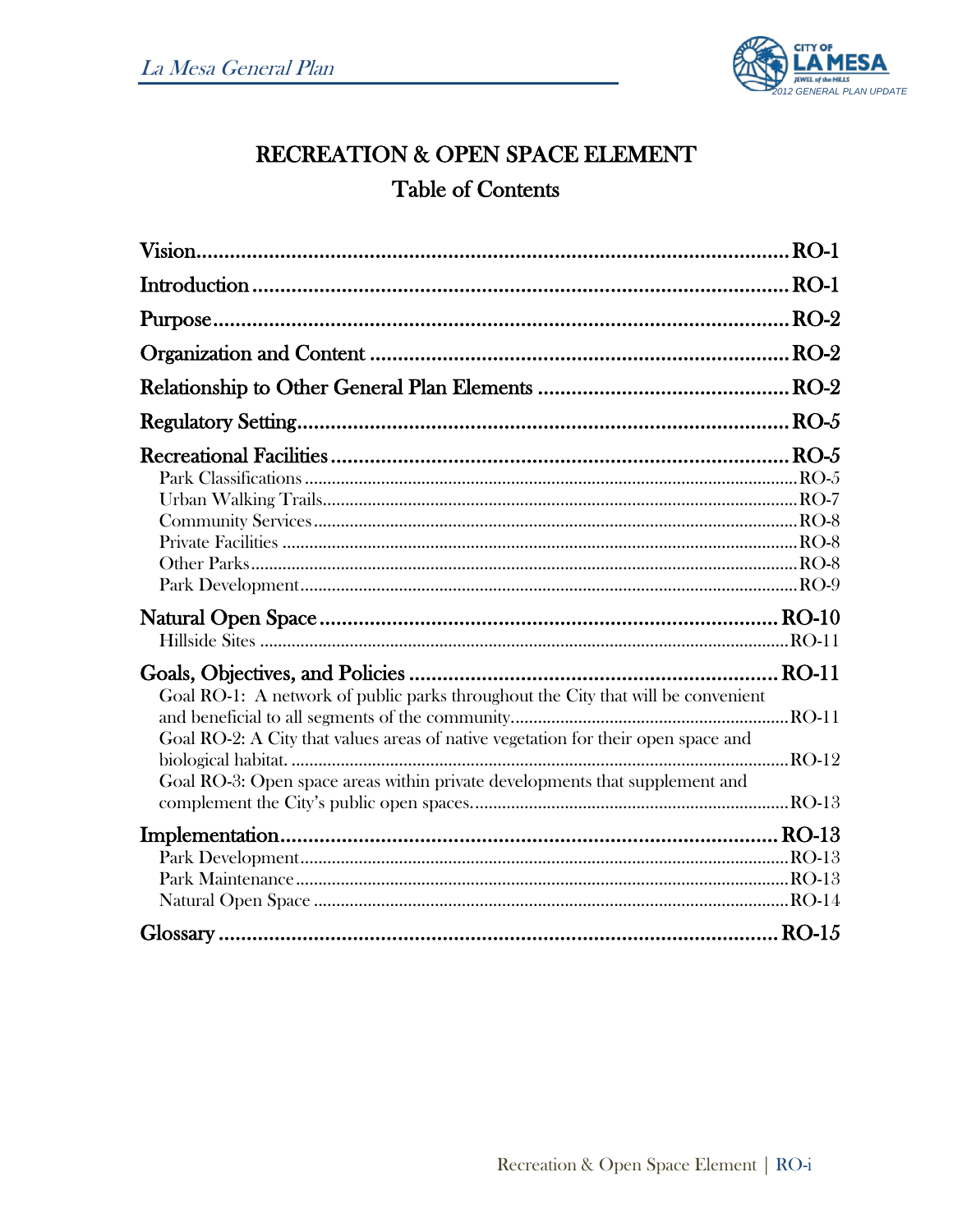

# List of Tables

Table RO-1. Relationship with other General Plan Elements....................................... RO-3

# List of Figures

|--|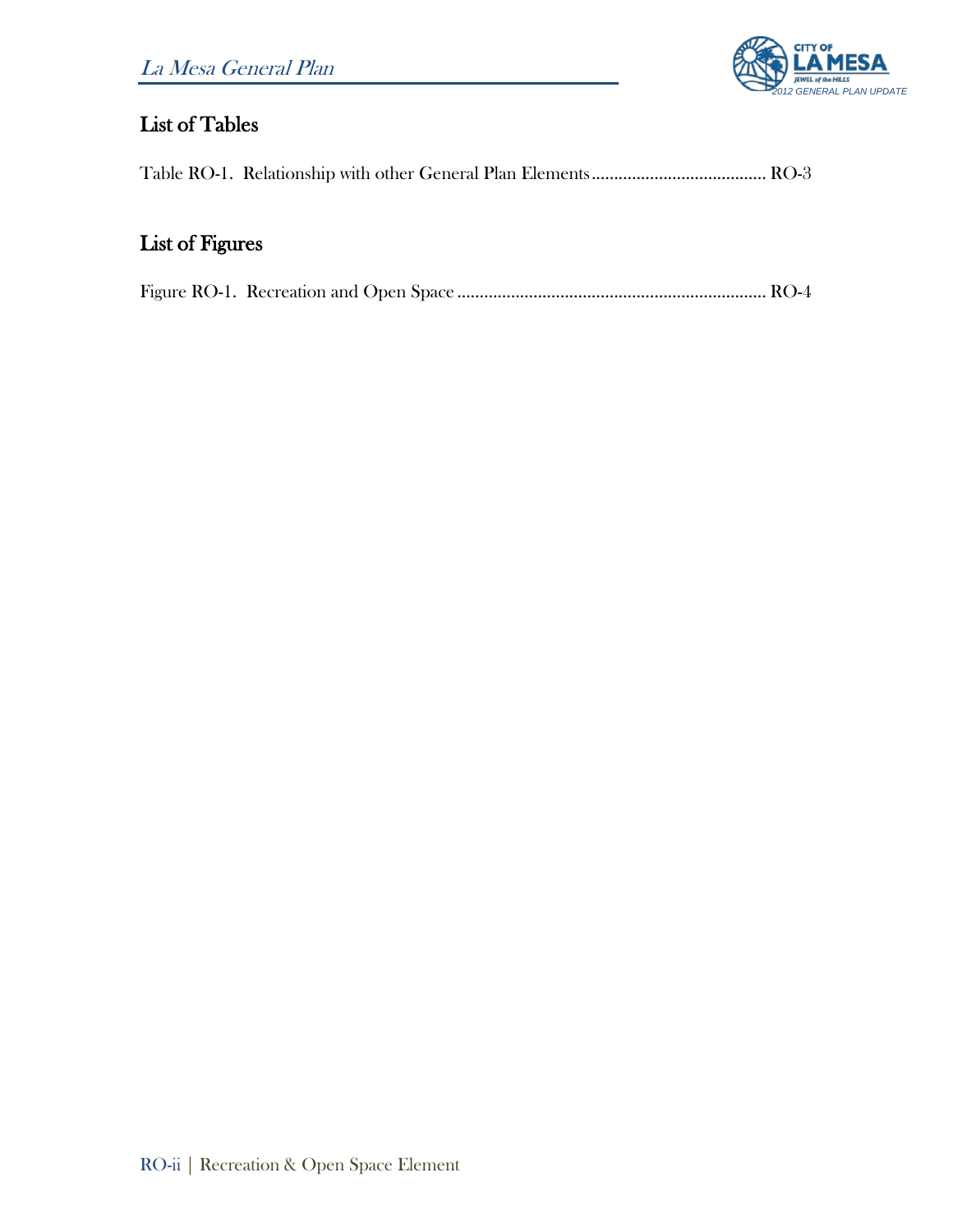

# Recreation & Open Space Element

# Vision

A City with a diverse range of recreational activities and facilities that promote strong family relationships, social interaction, individual growth, and an active and healthy lifestyle.

A City with a natural landscape that provides a beautiful setting for its neighborhoods.

A City which recognizes the value of its natural assets and has taken steps to conserve the quality of its environment.

Introduction<br>The City's Land Use Policies encourage infill

#### **Recreation and Open Space Goals:**

**Goal 1:** A network of public parks throughout the City that will be convenient and beneficial to all segments of the community.

**Goal 2:** A City that values areas of native vegetation for their open space and biological habitat.

**Goal 3:** Open space areas within private developments that supplement and complement the City's public open spaces.

development near established transportation corridors in order to reduce the pressure for unnecessary sprawl in suburban and rural areas. The City's Land Use Policies also provide for the maintenance and enhancement of recreation and open space amenities. These Policies are significant because only two percent of the City's land area remains undeveloped. Park sites and natural open space areas improve quality of life in La Mesa and the surrounding Region by providing opportunities for citizens to engage in outdoor recreation and scenic enjoyment. For the purpose of definition the City's recreation resources, parklands and open space are provided in the following basic forms:

- Urban public parks;
- Private recreational amenities and open space;
- Regional-serving public lands such as beaches lake shores, forest lands, and regional parks; and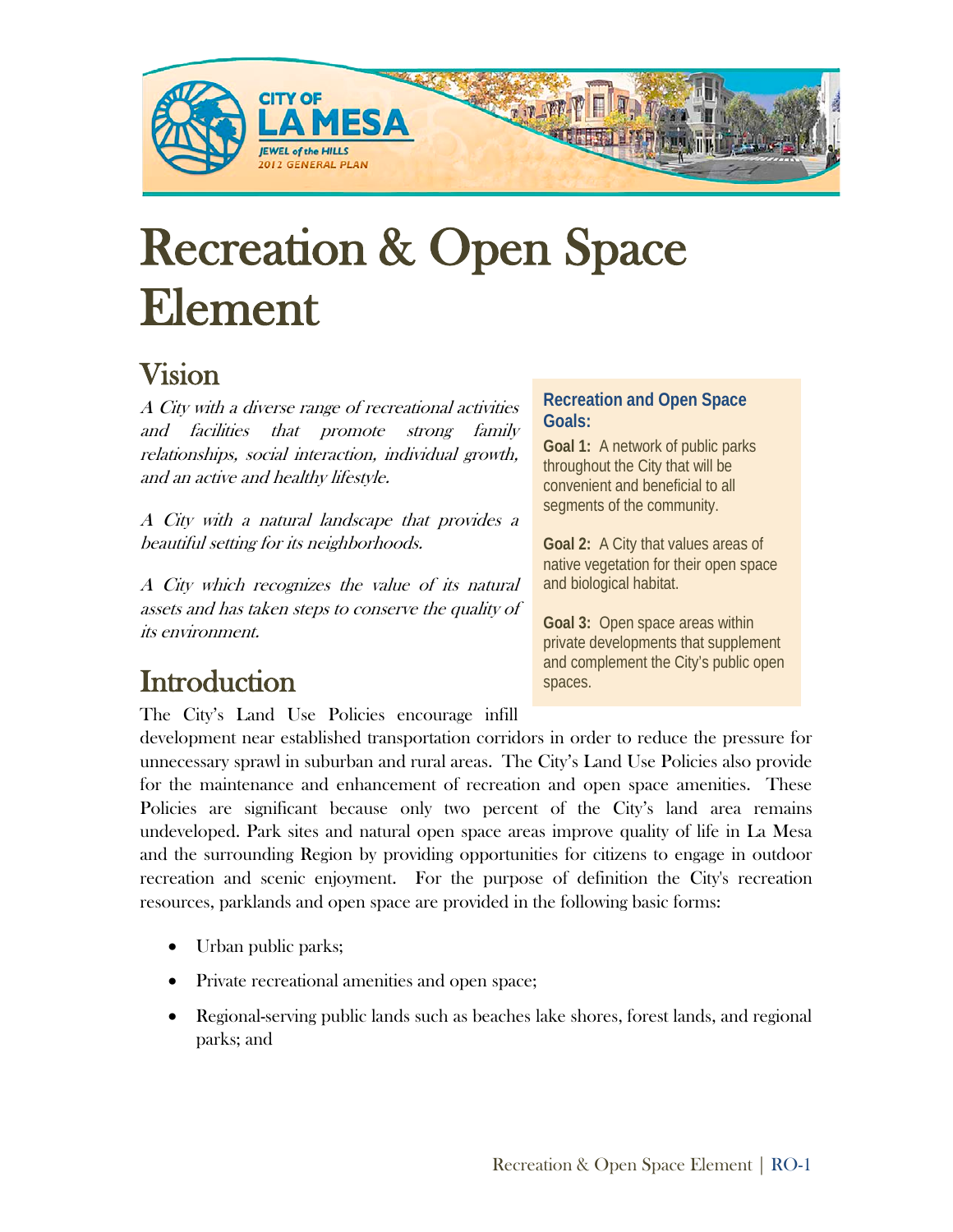

• Undeveloped private lands, including vacant lots, lands constrained by topography, and sensitive habitats.

As the population continues to grow and the availability of vacant land decreases, the opportunity to meet recreation and open space needs becomes an increasing challenge. In 2012, a Parks Master Plan was prepared to inventory and evaluate all park lands and address future community needs. Figure RO-1 identifies the current distribution and types of park facilities provided in the community. The City's Parks Master Plan creates a roadmap for upgrades and potential additions to the park system. Reinvestment is needed in park facilities to insure the safety and appeal of the City's recreational amenities. Past examples of this include working with the school districts and adjoining jurisdictions on projects ranging from joint use facilities to Harry Griffen Regional Park.

Included in this network of recreation and open space for La Mesa is land within private developments. Design review procedures and development standards insure that new residential development provides high quality outdoor recreational space within each project.

Purpose<br>The California State General Plan Guidelines require an Open Space Element to guide the comprehensive and long-range preservation and conservation of "open space land." This Element also outlines the City's intentions for recreational facilities to improve the quality of life of residents. It is important for the City to maintain a wide range of different types of parks to assure that outdoor recreational opportunities are accessible to everybody.

Organization and Content This Element outlines the City's existing park amenities and their classifications. This includes discussion of public opportunities provided by the Community Services Department, as well as private recreational facilities. The Element also covers the City's natural open space amenities.

# Relationship to Other General Plan Elements<br>Due to the broad scope of this Element, recreation and open space issues overlap those of

several Elements. The Land Use and Urban Design Element's issues around natural resources, recreation, enjoyment of scenic beauty, and public grounds are also covered within this Element. The Recreation & Open Space Element relates to the Conservation & Sustainability Element on the managed production of resources and the preservation of natural resources. This Element also overlaps with the Health & Wellness Element and the Safety Element on issues of public health and safety. Shared topic areas are summarized in Table RO-1.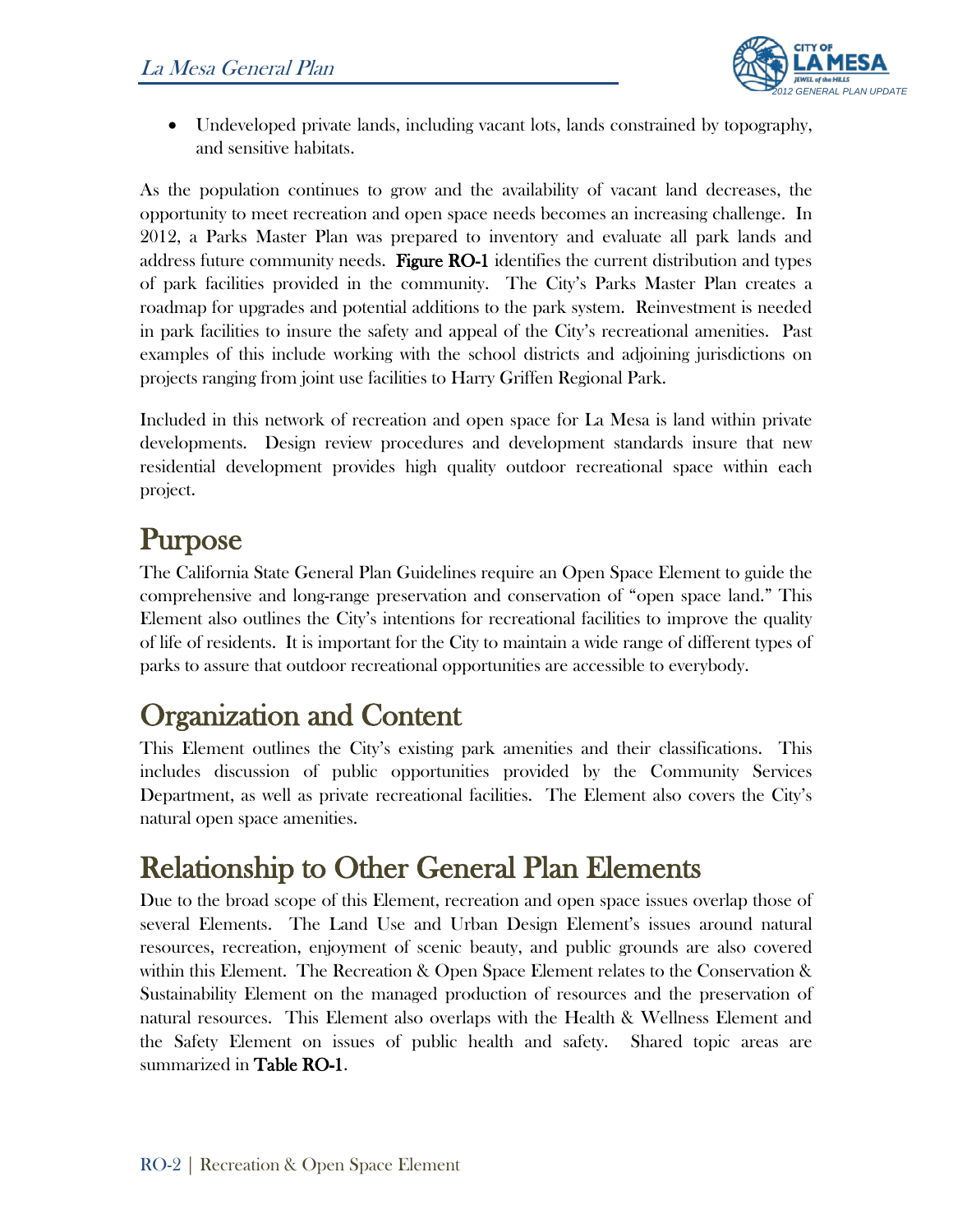

### Table RO-1. Relationship with other General Plan Elements

|                                                          | <b>Elements</b> |                                  |                           |         |                           |                                            |                                 |                                          |          |
|----------------------------------------------------------|-----------------|----------------------------------|---------------------------|---------|---------------------------|--------------------------------------------|---------------------------------|------------------------------------------|----------|
| <b>Recreation &amp; Open</b><br><b>Space Topic Areas</b> | Noise           | <b>Urban Design</b><br>and Use & | Health and<br>Wellness    | Housing | Circulation               | <b>&amp;Sustainability</b><br>Conservation | Preservation<br><b>Historic</b> | <b>Public Services</b><br>and Facilities | Safety   |
| <b>Recreational Facilities</b>                           |                 | $\boldsymbol{\mathsf{x}}$        | $\boldsymbol{\mathsf{x}}$ |         | $\mathsf{x}$              | $\boldsymbol{\mathsf{x}}$                  | $\times$                        | $\boldsymbol{\mathsf{x}}$                | $\times$ |
| <b>Natural Open Space</b>                                |                 | $\boldsymbol{\mathsf{x}}$        | $\boldsymbol{\mathsf{x}}$ |         | $\boldsymbol{\mathsf{x}}$ | $\boldsymbol{\mathsf{x}}$                  |                                 | $\boldsymbol{\mathsf{x}}$                |          |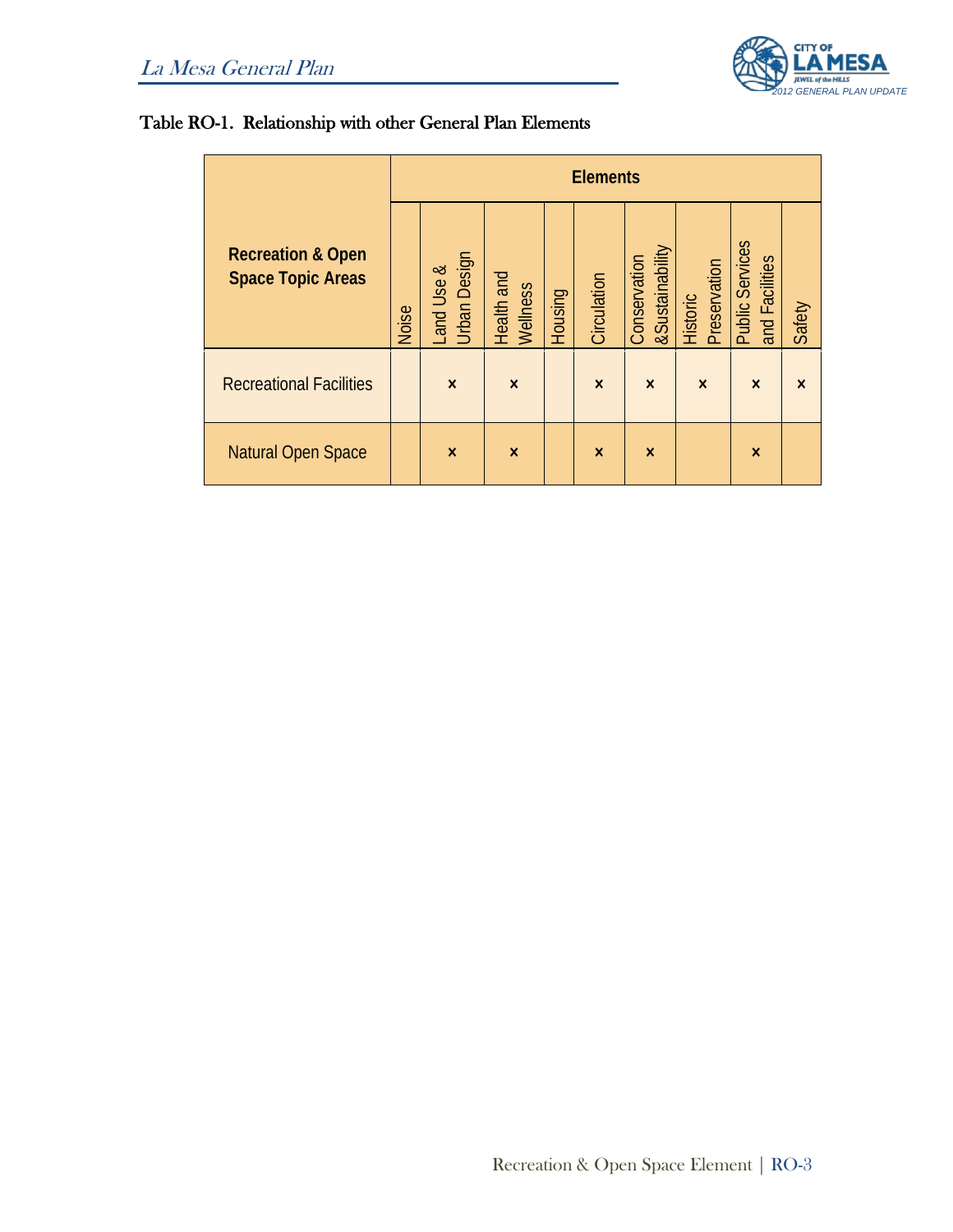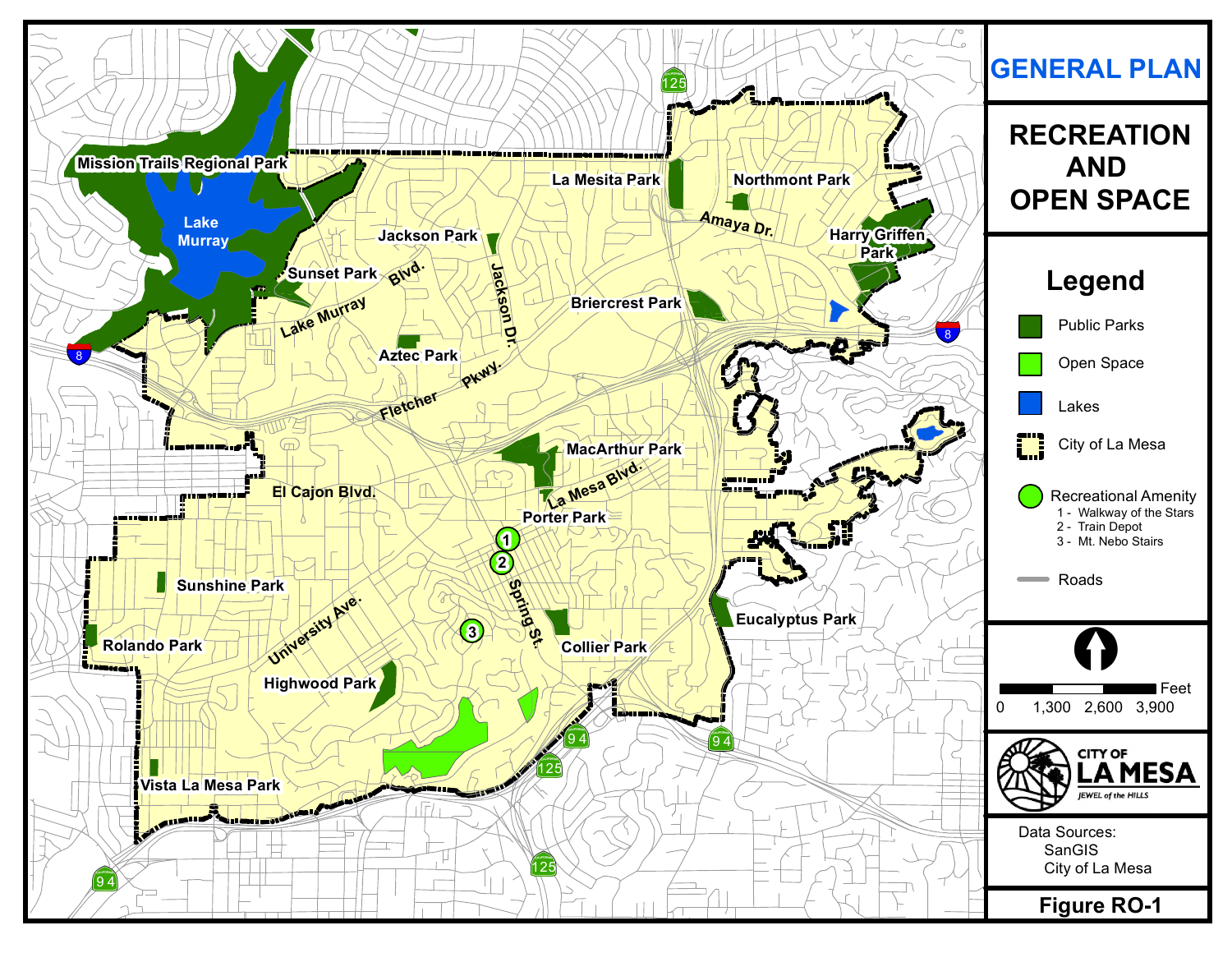

**Regulatory Setting**<br>The Recreation & Open Space Element fulfills the requirement that cities include an open space element in their general plan documents, defined in Section 65563 of the Government Code. The City of La Mesa has elected to combine the Recreation Element with the Open Space Element based on overlapping concerns regarding public land and open space resource protection. By law, the document must contain an "action program" identifying specific techniques which the City intends to use in implementing its open space plan (Section 65564 of the Government Code). Examples of such "action programs" include provisions for open space in specific plans, and public and private acquisition of open space.

Recreational Facilities<br>The City's park facilities are shown on Figure RO-1 and are discussed in detail in the City's Parks Master Plan under separate cover. Linkages to public parks, including sidewalks, crosswalks, and other public access amenities, are important to creating an accessible network of green space within the City.

# Park Classifications

## Regional Park

A Regional park typically serves several communities and has substantially more acreage than parks in individual communities. Regional parks have a variety of recreation facilities and larger scale uses such as golf courses and swimming pools. These parks typically have distinctive scenic, natural, historical, or cultural features that attract users.

Harry Griffen Park is a Regional park operated as part of a Joint Powers Authority composed of Helix Water District, Grossmont Union High School District, the County of San Diego, and the cities of El Cajon and La Mesa. The park is comprised of 53 acres and includes a large amphitheater that is utilized for special events. The park offers individual and group picnicking, onsite parking, a restroom facility, and a children's play structure. An off-leash dog run is used frequently, as are extensive hiking and walking trails.



The Playground at Harry Griffen Park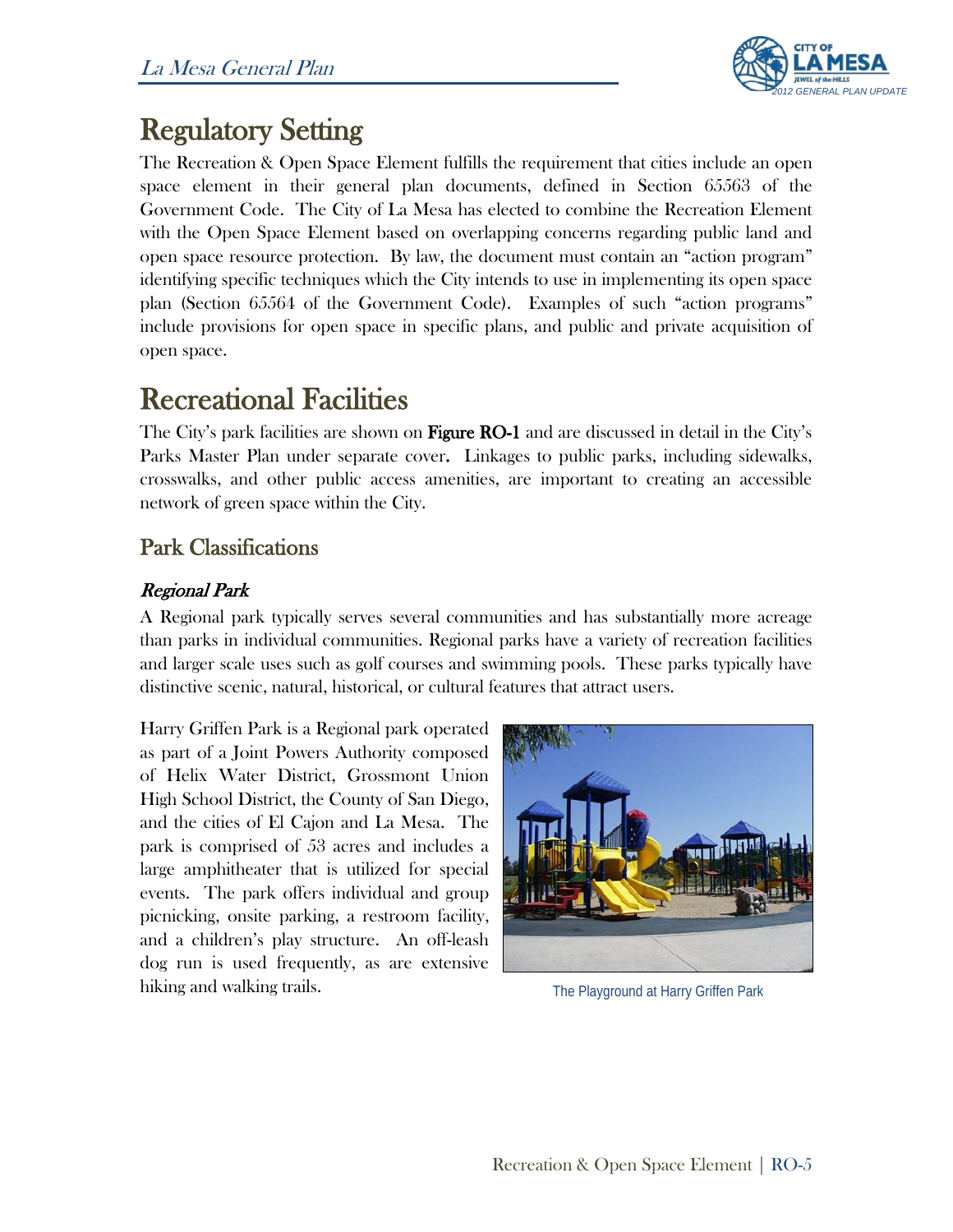

### Community Park

Community parks serve a larger population within either a single community area or multiple communities. Both active and passive uses offer recreation opportunities for large groups of people, such as field sports, individual and group picnicking, play areas, and community centers. MacArthur Park is a community park located at the corner of University Avenue and Memorial Drive; it is over 22 acres in size. It includes a municipal pool, Nan Coots Cottage, which is a historic building used for special events, a community center; and a recreation center with basketball courts. A nine hole, par three golf course occupies a majority of the park and includes a driving range and putting and chipping area. Porter Hall is a historic building located at the park's entrance and, as of 2011, was leased to the Foothills Arts Association as an art gallery.

### Neighborhood Park

Neighborhood parks serve a smaller population within an area, but still include both passive and active recreational facilities. These parks include minimum areas for car parking, which encourages visitors to utilize alternative transportation such as biking or walking. Neighborhood parks may include tot lots, picnic facilities, and a multi-use court. Most of the City's parks are classified as neighborhood parks.

Briercrest Park is the latest park to be renovated within the City. It is a sensory park developed to provide seniors and the physically challenged with opportunities to explore and enjoy outdoor recreation and fitness. It includes rolling hills, a rain garden, and nontraditional children's play equipment. Parking is shared with the adjacent Dr. William C. Herrick Community Health Care Library, on Wakarusa Street, which is open to the public. Adjacent to the improved park are vacant parcels owned by the City of La Mesa which maybe leased to private interests for non-park uses.

Sunset Park, adjacent to Lake Murray, provides two ball fields and is the site of the Challenge Center, which provides recreational and rehabilitation opportunities for people living with severe physical disabilities. The Challenge Center building is owned by the City of La Mesa and is leased on a year-to-year basis. Access to this park is granted by the City of San Diego through a right-of-entry permit from Lake Park Drive in La Mesa. Other areas surrounding Lake Murray are discussed later in the Element under "Other Parks."

La Mesita Park is adjacent to the Junior Seau Sports complex and the La Mesa YMCA. It includes open space for informal play, large shade trees, and play equipment. There is a concrete track used by children to ride bicycles. This park includes lighted tennis courts, as well as a skate park for skateboarders and in-line skating. The Junior Seau Sports complex includes full-sized, lighted ball fields and football/soccer fields, available by permit.

Collier Park, located on the east side of Palm Avenue, includes lighted tennis courts, children's play areas, picnic areas, and a restroom facility. The park has been targeted to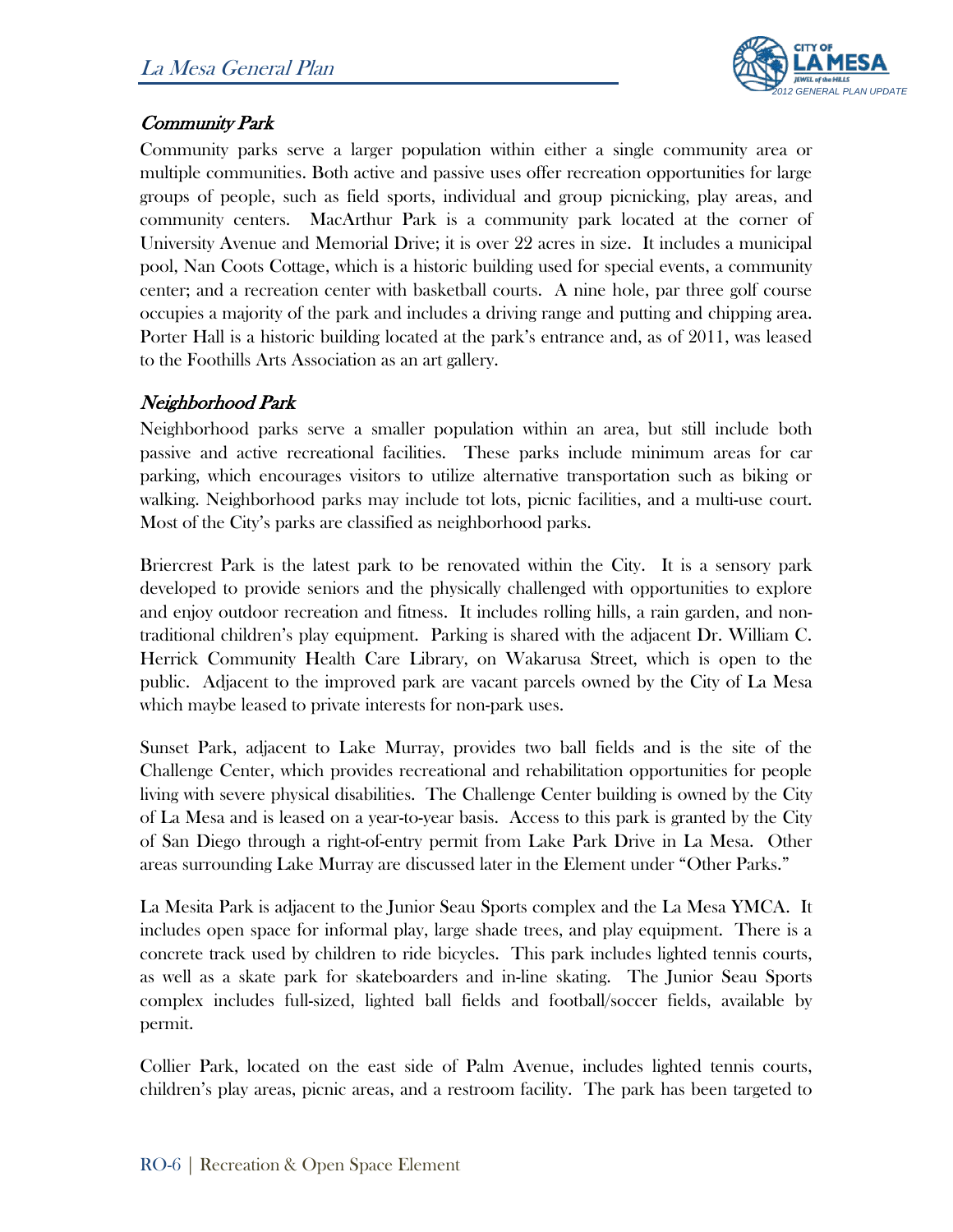

receive renovations by the La Mesa Park and Recreation Foundation. In 2011, the City began work on an Environmental Impact Report to consider project alternatives for redevelopment of the Park. Collier Park, and the Spring House within the park site, are registered as local historic landmarks.

Aztec Park, located at the corner of Aztec Drive and Morocco Drive, consists of large, mature shade trees with large expanses of rolling turf areas for informal play. There are also group and individual picnic areas throughout, a restroom building, and a children's playground. Onsite parking is not available.

### Pocket Park

A pocket park is less than one acre in size, and is primarily made up of hardscape-type plazas and walkways that support a variety of respite and social interaction opportunities. Figure RO-1 identifies the location of two existing pocket parks. The first is the historic La Mesa Depot Museum located at 4695 Nebo Drive. The Depot structure was constructed in 1894 and the Museum now features historical facts and information from the time when Southern Pacific Railway trains traveled through La Mesa. The second is La Mesa's "Walkway of the Stars," a pedestrian walkway that includes decorative art murals and seating areas. The park's theme honors the City's outstanding volunteers who have provided 10,000 or more hours of service to the City of La Mesa. "Walkway of the Stars" is located between the Allison Avenue municipal parking lot and La Mesa Boulevard. The walkway was renamed "Walkway of the Stars" in 2003 and features decorative stone stars, embedded in the pavement, with the names of volunteers who have achieved this high standard.

# Urban Walking Trails

La Mesa provides recreational programs to keep people active, including several walking programs. Three different urban walking trails respond to different abilities. The "Stroll" is a flat, one-mile beginner route and starts at the La Mesa Railroad Depot. The "Stride" is an intermediate level fivemile route with slight hills which begins at Jackson Park. The "Challenge" begins at Highwood Park and is an advanced level, three and a half miles route with hills and steps. Each route is marked with color



Plaques mark the City's urban walking trails.

coded directional markers so that anyone can follow the walk at anytime.

The La Mesa Art Alliance created a two-mile walk highlighting art throughout the Downtown Village. The route includes elements such as utility boxes that have been transformed by local artists.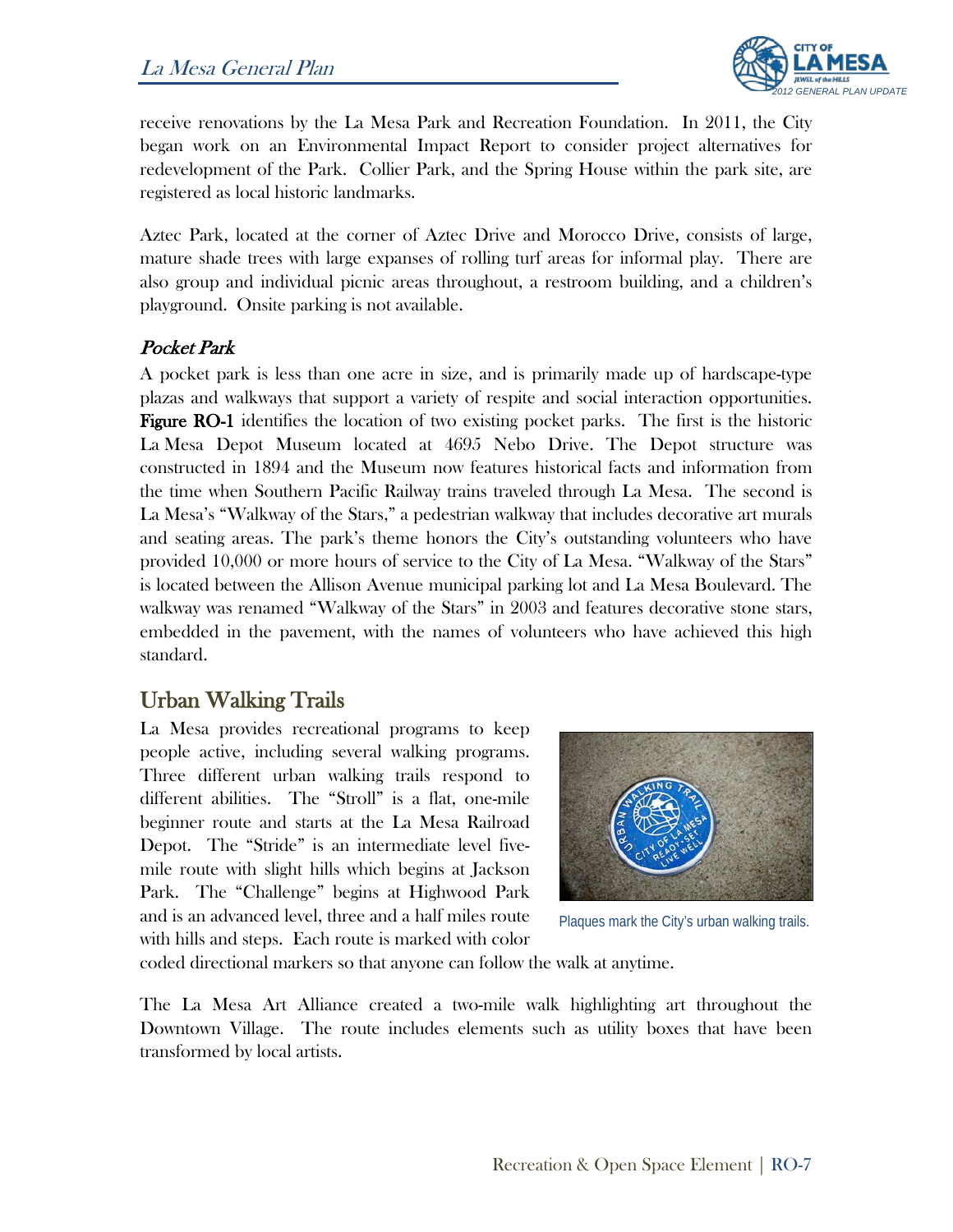

# Community Services

The La Mesa Community Services Department offers programs and services to enhance the health and well-being of the community. A wide variety of recreation and leisure classes are available for people of all ages. The Recreation Center at MacArthur Park is the site for classes and activities targeting youth, teens, and younger adults. The Municipal Pool provides aquatic activities and classes for all ages. Community Services also oversees banquet and park facility rentals, and a City-wide volunteer program.



The City offers activities for all ages, including seniors.

#### Adult Enrichment Center

The La Mesa Adult Enrichment Center strives to promote healthy, active aging through creative and extensive programs. Activities at the La Mesa Adult Enrichment Center (AEC) include a broad range of individual and group services and activities for active mature adults, as well as access to many other community resources and agencies serving senior citizens. This includes educational, recreational, social and cultural events, daily lunch program, day and extended day trips, legal services, information and referral, health screenings, exercise, and dance.

## Private Facilities

The Salvation Army-Kroc Center opened to the public in 2002 and is located west of the City's boundary on University Avenue. This facility is 12.4 acres and includes three pools, sports clubs, a fitness center, a rock climbing wall, basketball courts, an NHL regulationsized ice rink, and an indoor skate park. The East County Family YMCA is located off of Dallas Street in La Mesa at La Mesita Park. The La Mesa Boys and Girls Club is located on Junior High Drive at Highwood Park and offers a variety of programs serving the City's youth. The Club provides a safe haven for teen-aged youth with after-hours programs focused on personal enrichment through recreational activities. The La Mesa Indoor Soccer Facility is located on Murray Drive, north of the SR-125, and offers opportunities for both youth and adults to participate in community soccer leagues.

# Other Parks

There are several park facilities that benefit La Mesa residents that are not within the City's boundaries. Mission Trails Regional Park is located to the north of the City of La Mesa and includes approximately 5800 acres of natural open space and over 40 miles of hiking trails. It also includes camping at Kumeyaay Lake and a visitor and interpretive center where visitors can explore the cultural, historical, and recreational aspects of the park. The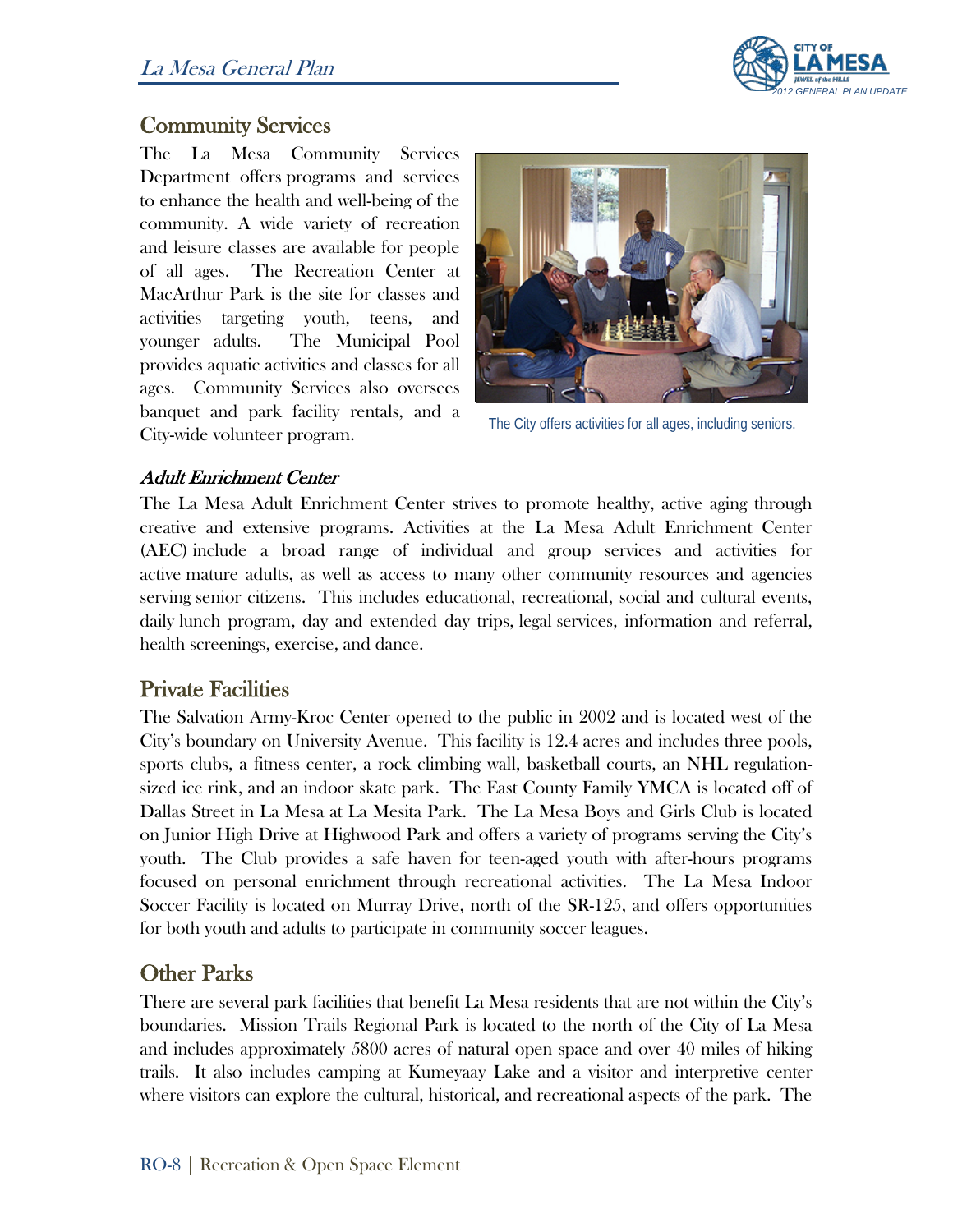

park includes Lake Murray, located along the City's north-westerly border. Lake Murray provides opportunities for bike riding, jogging, walking, rollerblading, and picnicking with 3.2 miles of shoreline.

Helix Park is located in the Grossmont-Mt. Helix area of unincorporated San Diego County, between the cities of La Mesa and El Cajon. The park is managed and maintained by a non-profit organization called The Mount Helix Foundation.

Eucalyptus County Park is 6.5 acres in size, located at the southeast edge of La Mesa. This park includes facilities such as horseshoe pits, playground, and a pavilion. The park is often used by La Mesa residents.

Hillside Park and Fletcher Hills Park are located within the Fletcher Hills district of the City of El Cajon. Both parks are used by nearby La Mesa residents.

# Park Development

The Land Use Map of the Land Use and Urban Design Element identifies the City's designated recreational land. There are 136 acres of parkland distributed over 14 parks. The Parks Master Plan sets a 15 minute walk as a standard for future park development. To achieve this goal, the creation of new pocket- parks, linear parks, and other amenities within the public realm is recommended by the Parks Master Plan. Park development opportunities include:

- Portions of developable sites dedicated for park or active recreational use;
- Inclusion of active recreation internal to these developments;
- Inclusion of plazas, linear parks, or community gardens as part of the development;
- Pursuit of smart growth funds and other grants to support parkland development in association with smart growth, mixed-use, walkable, and transit-supportive projects; and
- Requirement to pay in-lieu park fees that could help acquire land in these park deficient areas.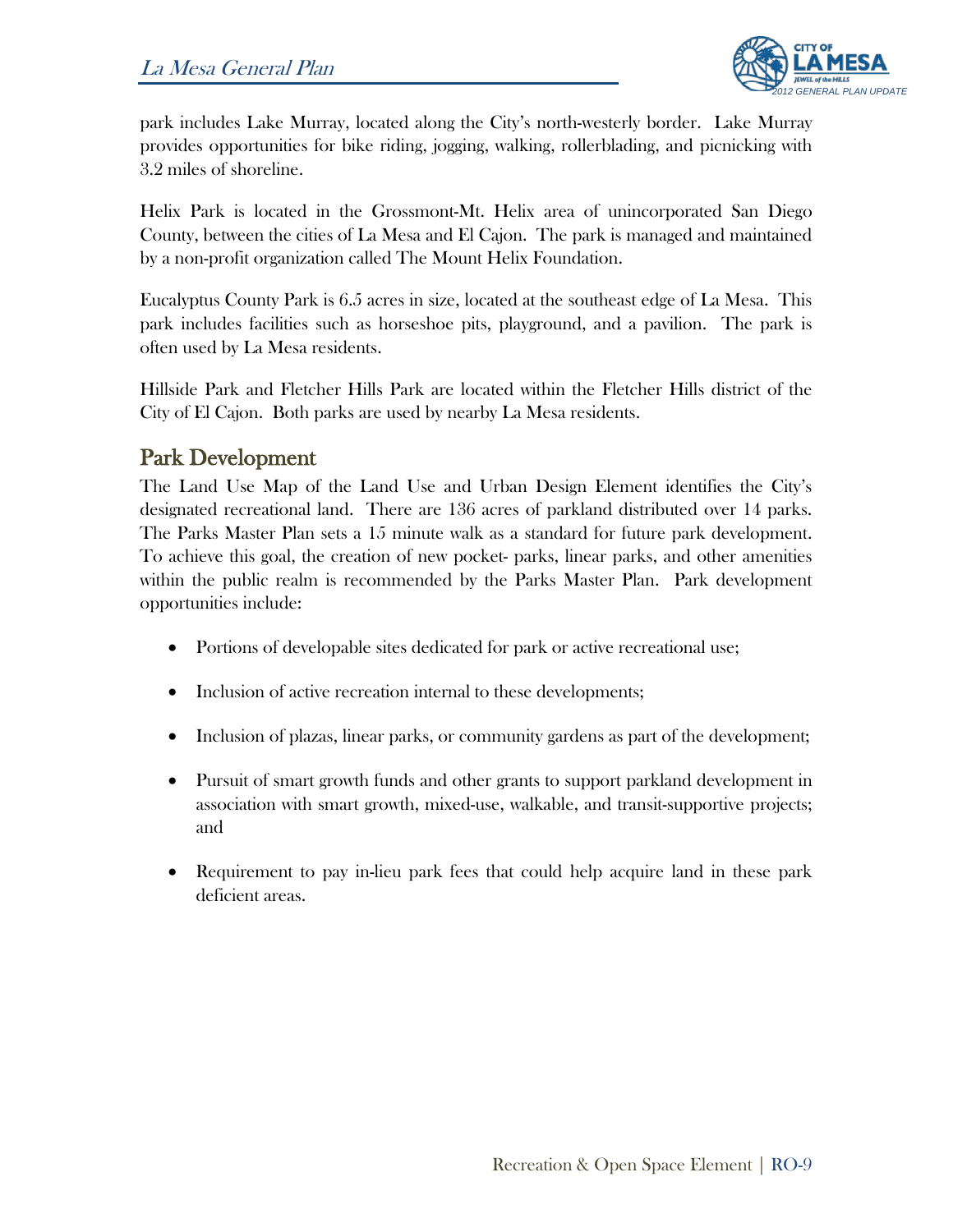

# Natural Open Space The 4,200 square miles of the San Diego Region

encompasses a variety of habitats, including coastal sage scrub, chaparral, grassland, riparian, woodlands, forest, and desert. The habitats are home to over 200 species that are listed, or proposed for listing, by Federal or State governments as endangered, threatened or rare. The endangered species cover a broad range of flora and fauna, including birds.

Completed in 1997, the South County Multiple Species Conservation Program targets approximately



Multi-family projects provide onsite open space.

172,000 acres for conservation to protect 85 sensitive plants and animals. In northern San Diego County, seven incorporated cities make up the Multiple Habitat Conservation Program (MHCP), which was adopted by the SANDAG Board of Directors in 2003. It protects 77 species within a 20,000-acre preserve system. The remaining unincorporated areas of North and East County cover more than one million acres of land. The County of San Diego is working to set up a habitat preserve that will merge with the other two programs. The Conservation and Sustainability Element contains goals, objectives, and policies for the City to preserve its natural resources.

Because La Mesa is highly urbanized, there are no large areas of undeveloped land. However, Regional open space resources are valuable to the City of La Mesa because they add to the quality of life as outdoor recreational amenities for citizens. Cowles Mountain, Mount Helix and Lake Murray are examples of Regional open space resources outside the City that benefit residents by providing visual enjoyment and recreational opportunities.

The Proposed Land Use Map of the Land Use and Urban Design Element identifies the City's designated open space areas. These include open canyon lands south of the I-8 and a larger open space area within the City's Eastridge neighborhood located to the north of the SR-94.

La Mesa's Open Space Element contains goals and policies concerned with managing all open space areas, including undeveloped lands and outdoor recreation areas. Natural open space areas including canyons and hillsides give form to neighborhoods and add to quality of life as natural amenities.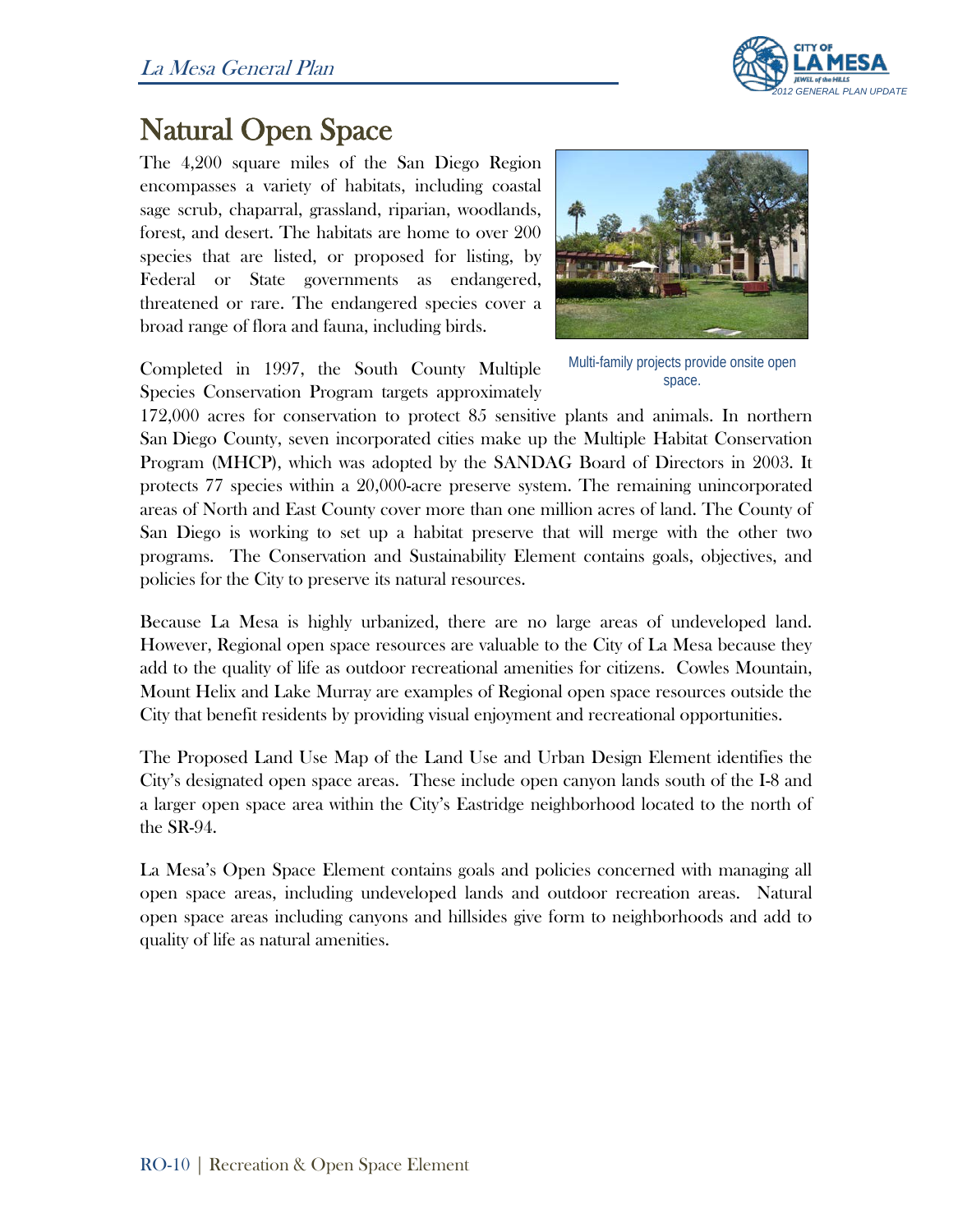

# Hillside Sites

The La Mesa Zoning Map identifies "environmentally sensitive areas" within the City that require discretionary review of projects to address the site constraints due to areas visible from major public thoroughfares. Sites located south of Alvarado Road in an area characterized by open hillsides and canyons are somewhat visible from Interstate 8 and make up a portion of the visual open space scene along the south face of the corridor. This area is one of the few remaining open canyons located in the northwest quadrant of La Mesa and, due to its visibility and image, it is important that new development be sensitively designed to address constraints.

The challenge is to find the appropriate level of development acceptable on sites which are topographically constrained or designated for open space. In considering a range of alternative designs for hillside properties, the City Council decided in 1989 to allow projects on sites designated open space when approved through the City's design review process. Site designs that avoid construction of new structures on particularly constrained lands while retaining the natural character as a permanent open visual asset are



Tungsten Canyon open space preserve

preferred. Through individual site plan review, the appropriate balance of open space to developable area on individual parcels can be determined. There are areas that are undeveloped, ungraded and consist largely of natural slopes and vegetation which are not expected to significantly change. The policies of the Land Use & Urban Design Element allow for encroachment into natural open space areas subject to meeting certain development standards.

# Goals, Objectives, and Policies<br>The following section provides guidelines for the future of park and open space

development in the City of La Mesa. Although the possibility for expansion of park acreage is limited, La Mesa is committed to maintenance and enhancement of existing park space and the creative and innovative expansion of the City's recreation resources.

# Goal RO-1: A network of public parks throughout the City that will be convenient and beneficial to all segments of the community.

#### Objective RO-1.1: Give priority to maintaining and improving the City's public park lands.

**Policy RO-1.1.1:** Use standards established within the Parks Master Plan for improvements to existing and proposed park facilities.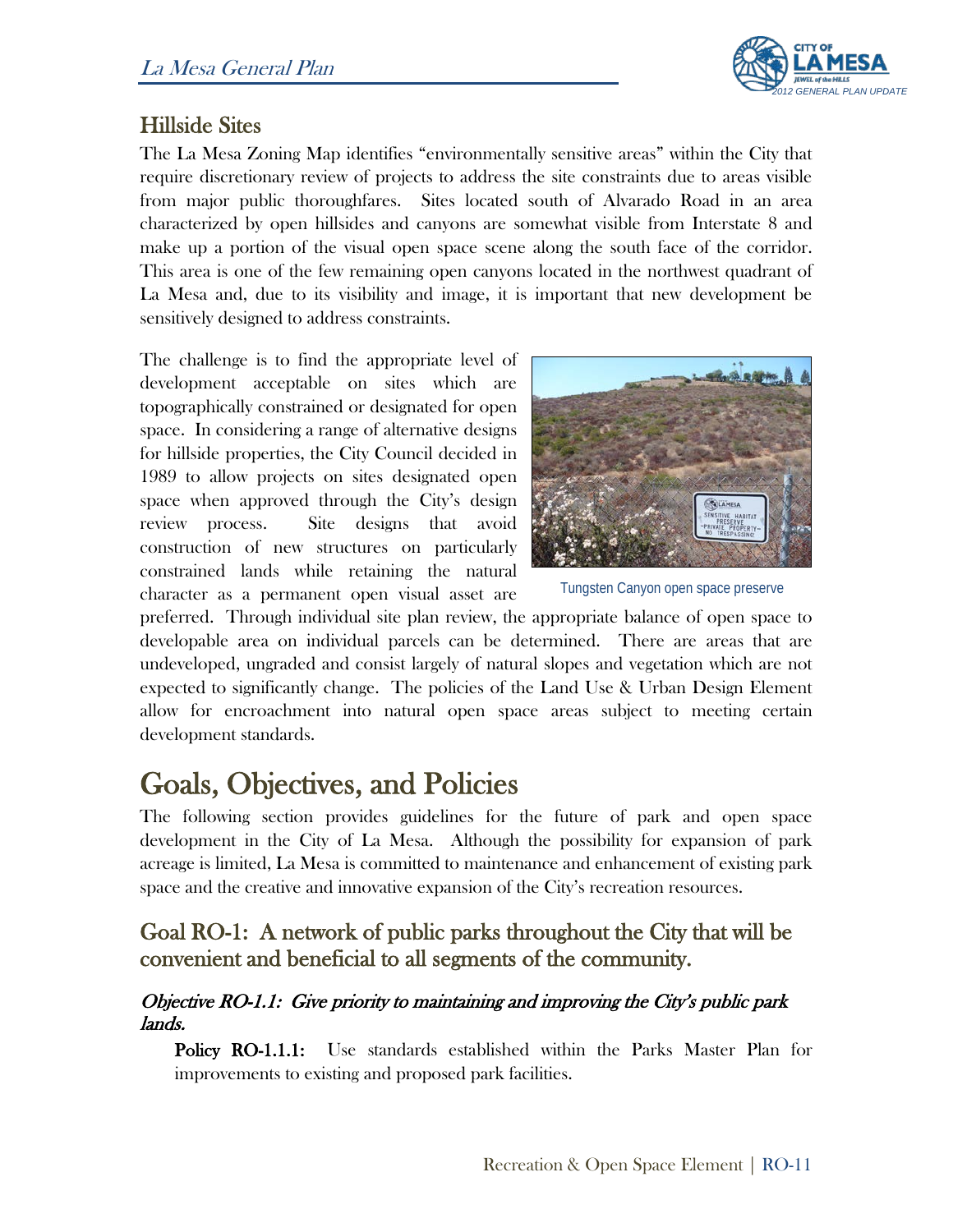

**Policy RO-1.1.2:** Work collaboratively with school districts and other agencies to develop and share park facilities where feasible.

**Policy RO-1.1.3:** Explore the use of parks for weekend public art exhibits.

Policy RO-1.1.4: Continue to collect park in-lieu fees from developers to fund needed park improvements.

Policy RO-1.1.5: Promote civic programs and involvement.

#### Objective RO-1.2: Improve accessibility to parks.

Policy RO-1.2.1: Situate park and recreation facilities and improve access to these facilities so that no resident is more than a 15 minute walk from an opportunity to engage in a recreational activity.

Policy RO-1.2.2: Explore opportunities to add urban walking trails and promote connectivity to public parks.

Policy RO-1.2.3: Design and improve parks to accommodate a community varying in age, athletic ability, physical agility, and recreational interest.

Policy RO-1.2.4: Ensure park entrances are well marked with signage, well lighted, easily identifiable, and accessible for all ages and physical abilities.

# Goal RO-2: A City that values areas of native vegetation for their open space and biological habitat.

#### Objective RO-2.1: Preserve and restore open space and natural features consistent with the City's Habitat Conservation Plan.

**Policy RO-2.1.1:** The most sensitive open space and natural lands shall be preserved where feasible and include landscape features that are compatible with adjacent natural vegetation.

Policy RO-2.1.2: Consider opportunities to restore open space and natural areas where feasible.

Policy RO-2.1.3: Collaborate with the City of San Diego to preserve the Padre Bay Arm of Lake Murray as a park or open space site.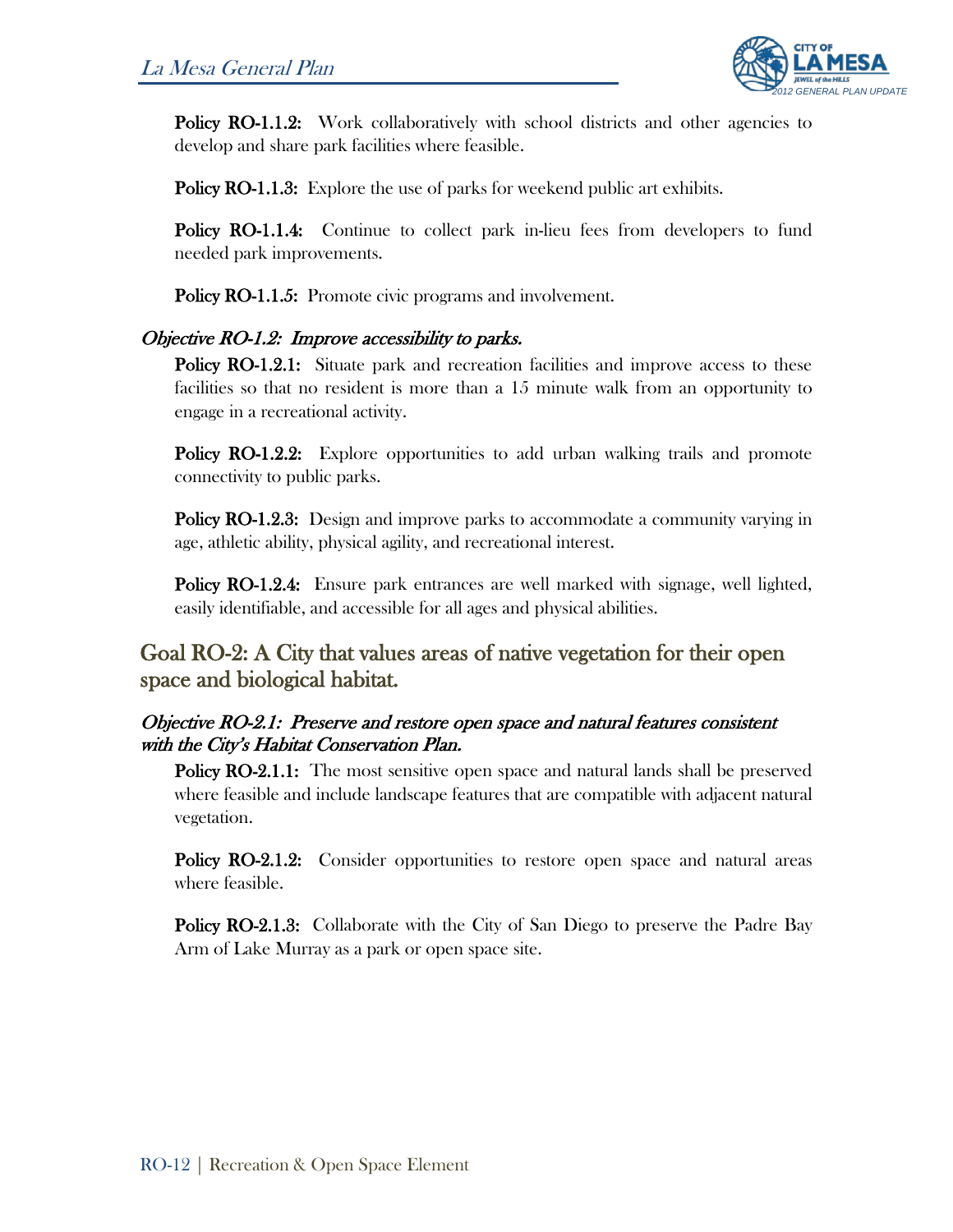

# Goal RO-3: Open space areas within private developments that supplement and complement the City's public open spaces.

#### Objective RO-3.1: Provide recreational and open space areas in new developments.

Policy RO-3.1.1: Planned residential developments, mixed-use projects, and multiplefamily residential projects shall provide usable onsite open space areas as a supplement to the public parks and open space system.

Policy RO-3.1.2: Designated open space shall be preserved and maintained on hillsides and slopes, while allowing for limited development of private property.

# Implementation

# Park Development

The City will actively search for opportunities to acquire and develop new park sites, including a neighborhood park to serve the western portion of La Mesa, as well as new pocket-parks and linear-parks. Park development efforts will be guided by the City's Parks Master Plan, which discusses details of recreational facilities within reasonable distance to La Mesa's residents. Policies and actions identified in the Bicycle Facilities and Alternative Transportation Plan focus on improving access to parks, open space and recreational facilities.

# Park Maintenance

The City-wide Parks Master Plan provides recommendations for enhancement of existing park properties. The Community Services and Public Works Departments are responsible for ongoing maintenance of the City's recreation infrastructure. Significant public resources are devoted to combating the vandalism of park amenities on a continuing basis. The Public Works Department maintains park facilities and works with the Police Department to minimize vandalism to City parks.



The Public Works Department is responsible for park maintenance.

#### Capital Improvements Program

The City's Capital Improvements Program is used to identify specific improvements to parks, as well as the source of funding and timeframe for park facility repair and replacement.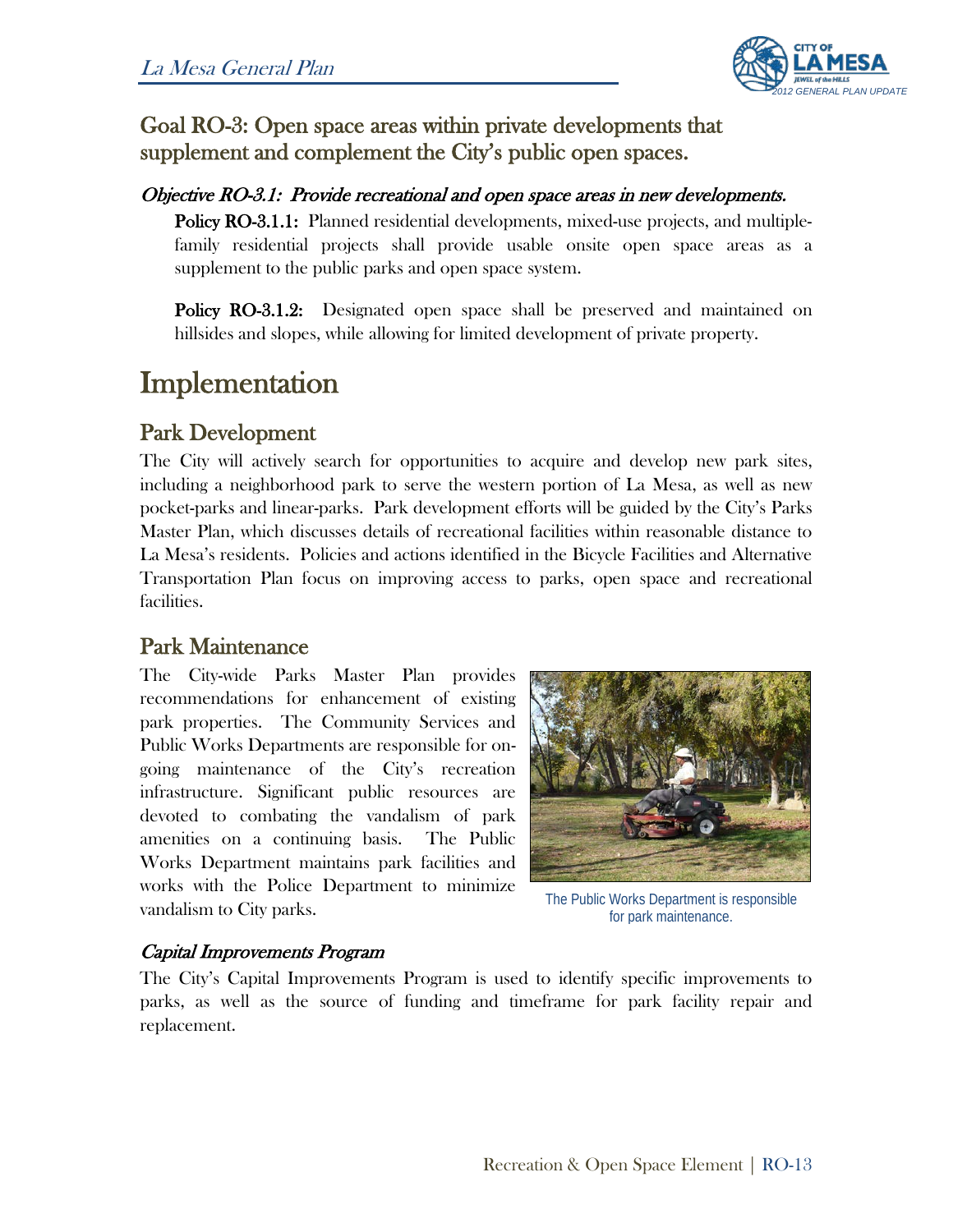

### Grants and Other Funding

The City will continue to actively search for potential funding sources for public parks and recreation facilities through grant applications, partnerships, trusts, and specific fundraising events and activities.

# Natural Open Space

Development review of private property will preserve natural open space areas such as slopes and hillside sites. The City of La Mesa Urban Design Program contains a section which defines visually sensitive areas. Design guidelines of the program will be used as part of the review of projects for sites that are mapped as visually sensitive areas.

### Urban Forestry

Trees within the public right-of-way and parks contribute to the visual ambiance of the City's neighborhoods and are a consideration when parks are renovated. The Tree Policy Manual is a reference for existing City of La Mesa guidelines, policies, and standards for the planting, care, preservation, maintenance, and replacement of trees. The Development Advisory Board serves as the City Tree Board and reviews and updates the City's Tree Policy Manual as required.

### Subarea Habitat Conservation Plan

There is a privately owned, 50-acre open space preserve within the Eastridge neighborhood, north of High Street and south of Shadow Hill Drive, surrounded by singlefamily residences and vacant lots. This open space area preserves an area of steep topography and natural vegetation and provides an additional visual amenity. There is a 50-foot wide fire buffer zone along the perimeter of the open space for fire protection purposes. This land is managed and monitored in accordance with the City's Subarea Habitat Conservation Plan in order to preserve a small population of the California gnatcatcher in one of the last natural California coastal sage scrub open space areas in the City of La Mesa.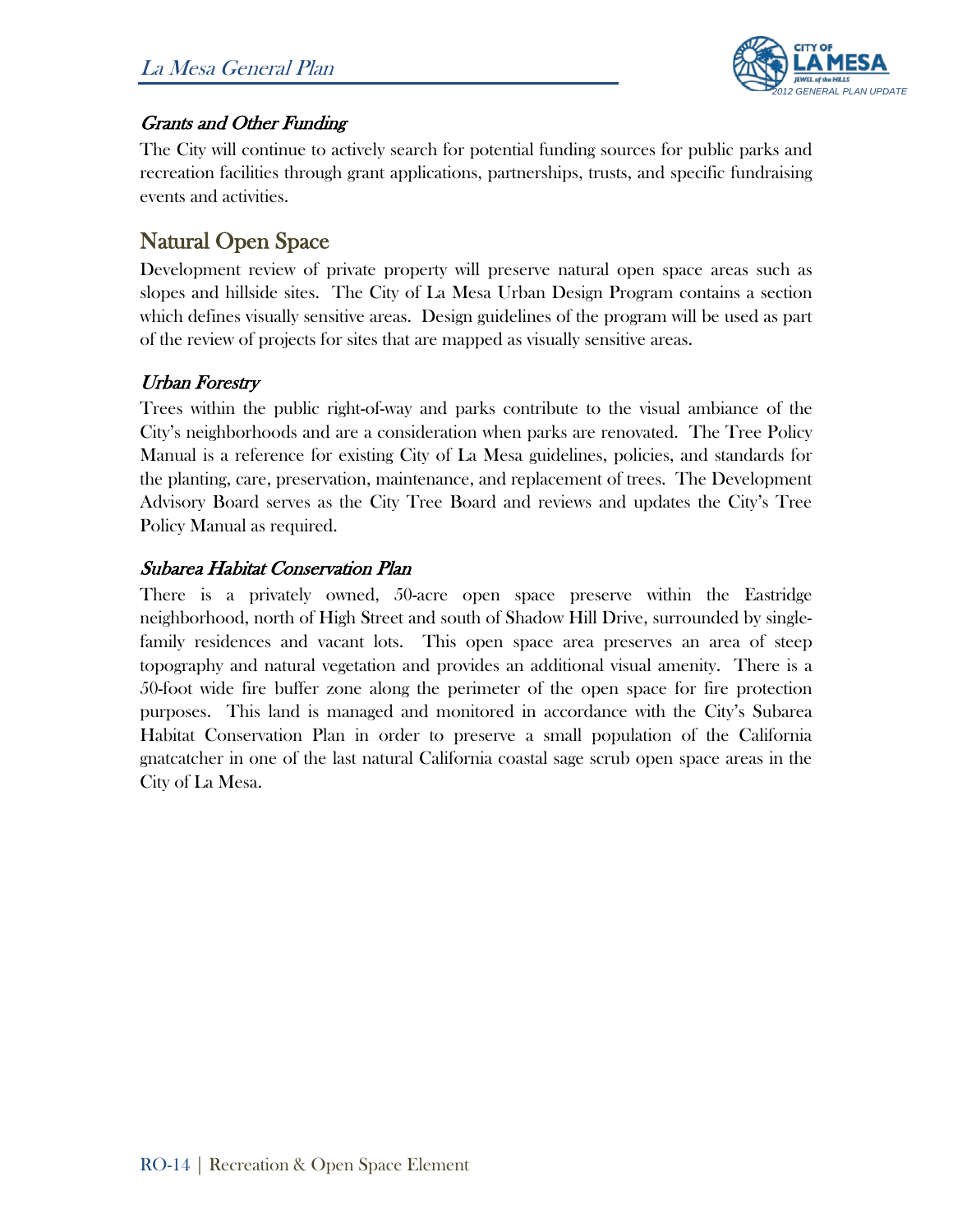

**Glossary**<br>Open Space: Any parcel or area of land or water that is essentially unimproved and devoted to open space use.

Active Recreation: A structured individual or team activity that requires the use of special facilities, courses, fields, or equipment.

**Passive Recreation:** Recreational activities that do no require facilities like sports fields or pavilions.

Regional Park: A park which attracts visitors throughout the Region, and which typically has distinctive scenic, natural, historical, or cultural features that attract users.

**Community Park:** A park which serves a population within a specific single community area or multiple communities. They include both passive and active recreation facilities, and can include a variety of areas for parking.

Neighborhood Park: A park which serves a population within an area but still include both passive and active recreation facilities. They range in size from three to fifteen acres and include minimum areas for parking.

Pocket Parks: Parks which typically do not include active recreational activities, are less than one acre in size, and are characterized by plazas and walkways that support a variety of respite and social interaction opportunities. They may include planting, small turf areas, or small children's play areas. These parks are accessible by walking or biking, and may or may not have off-street parking.